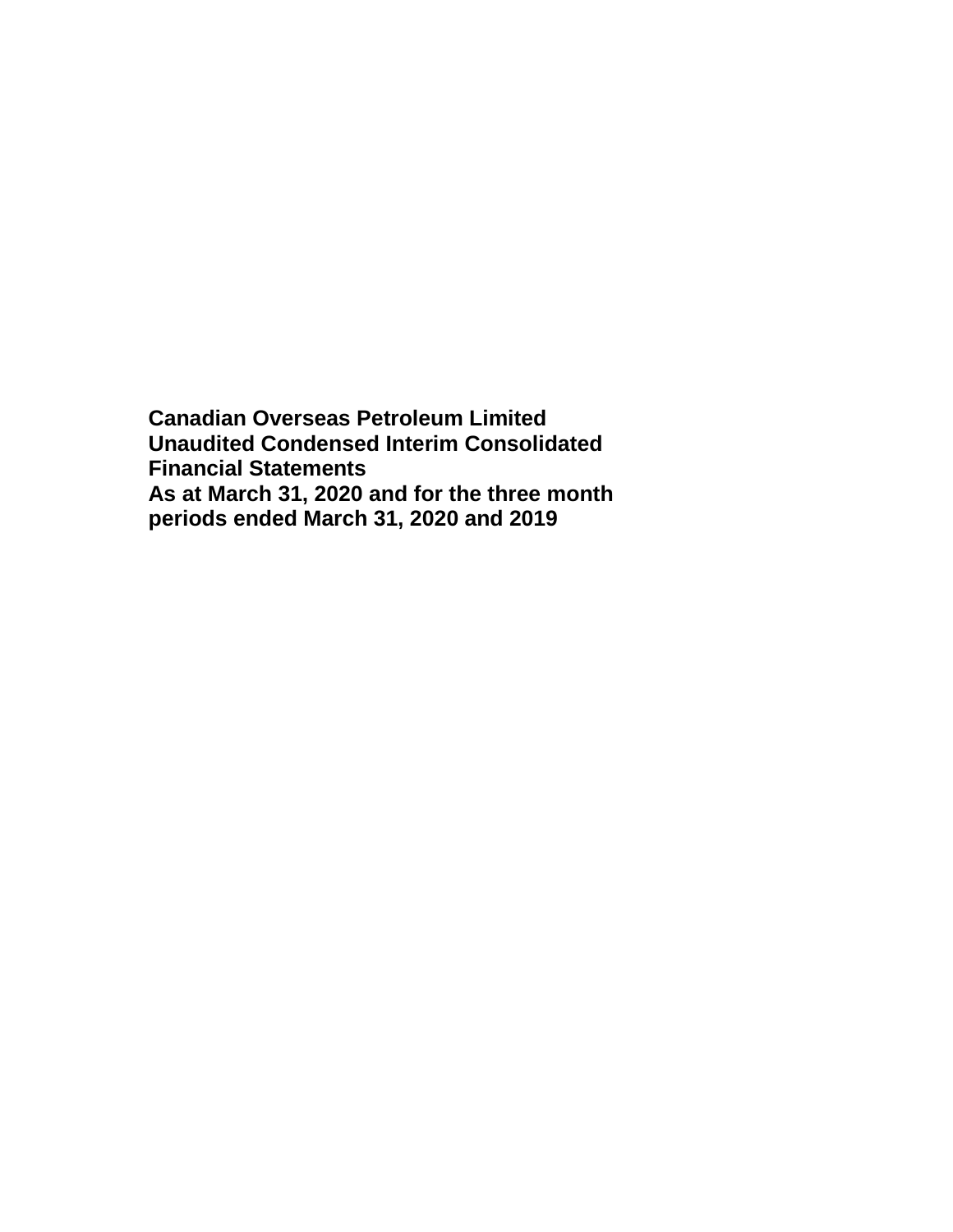#### **Management's Responsibility for Consolidated Financial Statements**

The information provided in these unaudited condensed interim consolidated financial statements is the responsibility of management. In the preparation of the statements, estimates are sometimes necessary to make a determination of future values for certain assets or liabilities. Management believes such estimates have been based on careful judgments and have been properly reflected in the accompanying consolidated financial statements.

Management maintains a system of internal controls to provide reasonable assurance that the Company's assets are safeguarded and to facilitate the preparation of relevant and timely information.

The audit committee has reviewed the unaudited condensed interim consolidated financial statements with management and has reported to the Board of Directors. The Board of Directors has approved the unaudited consolidated interim financial statements as presented.

*Signed "Arthur S. Millholland" Signed "Ryan Gaffney"* Arthur S. Millholland Ryan Gaffney President and Chief Executive Officer **Interim Chief Financial Officer Interim Chief Financial Officer** June 29, 2020 June 29, 2020

### **Notice to Reader**

The unaudited condensed interim consolidated financial statements as at March 31, 2020 and for three month period ended March 31, 2020 and 2019 has been prepared by and are the responsibility of management. These financial statements have not been reviewed by the Company's independent external auditor.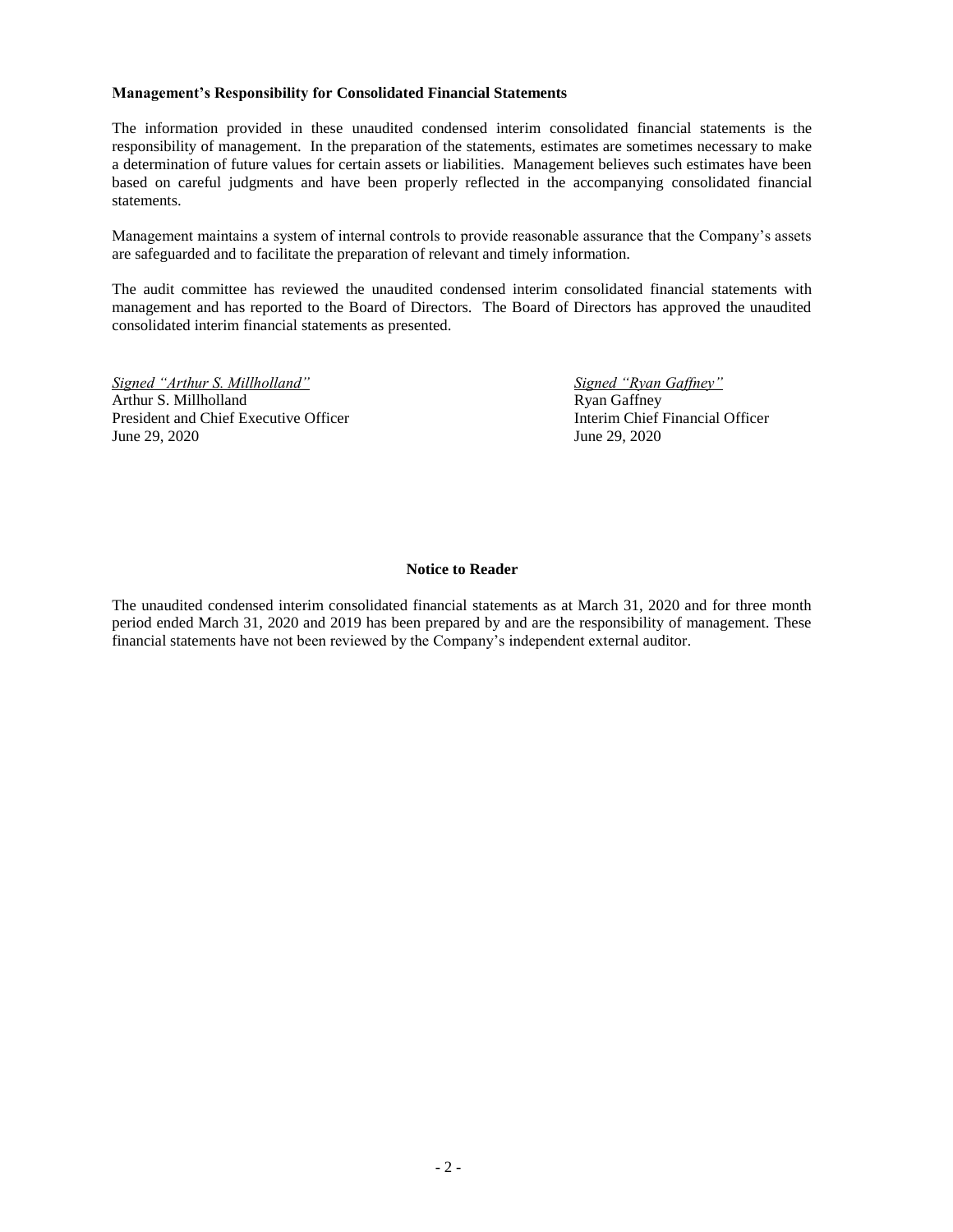# **Condensed Consolidated Statements of Financial Position (unaudited)**

**(in thousands of United States dollars)**

| As at                                             | March 31,<br>2020 | December 31,<br>2019 |
|---------------------------------------------------|-------------------|----------------------|
| <b>Assets</b>                                     |                   |                      |
| Current                                           |                   |                      |
| Cash and cash equivalents (note 5)                | \$<br>45          | \$<br>75             |
| Accounts receivable                               | 8                 | 20                   |
| Prepaid expenses                                  | 10                | 41                   |
| Deposits                                          | 44                | 44                   |
|                                                   | 107               | 180                  |
| Right-of-use assets (note 6)                      | 276               | 291                  |
| Office equipment                                  | 35                | 38                   |
| Long-term receivable (note 4)                     | 239               | 239                  |
|                                                   | \$<br>657         | \$748                |
| <b>Liabilities</b><br>Current                     |                   |                      |
| Accounts payable and accrued liabilities (note 8) | \$<br>1,372       | \$<br>1,424          |
| Short-term loan (note 9)                          | 143               |                      |
| Current portion of lease liabilities (note 7)     | 48                | 45                   |
|                                                   | 1,563             | 1,469                |
| Lease liabilities (note 7)                        | 235               | 270                  |
|                                                   | 1,798             | 1,739                |
| <b>Shareholders' Deficit</b>                      |                   |                      |
| Share capital (note $10(a)$ )                     | 138,087           | 138,087              |
| Warrants (note $10(b)$ )                          | 107               | 107                  |
| Contributed capital reserve (note $10(c)$ )       | 50,394            | 50,394               |
| Deficit                                           | (187, 731)        | (187, 430)           |
| Accumulated other comprehensive loss              | (1,998)           | (2, 149)             |
|                                                   | (1,141)           | (991)                |
|                                                   | \$<br>657         | \$748                |

**Going concern** *(note 2)* **Subsequent Events** *(note 13)*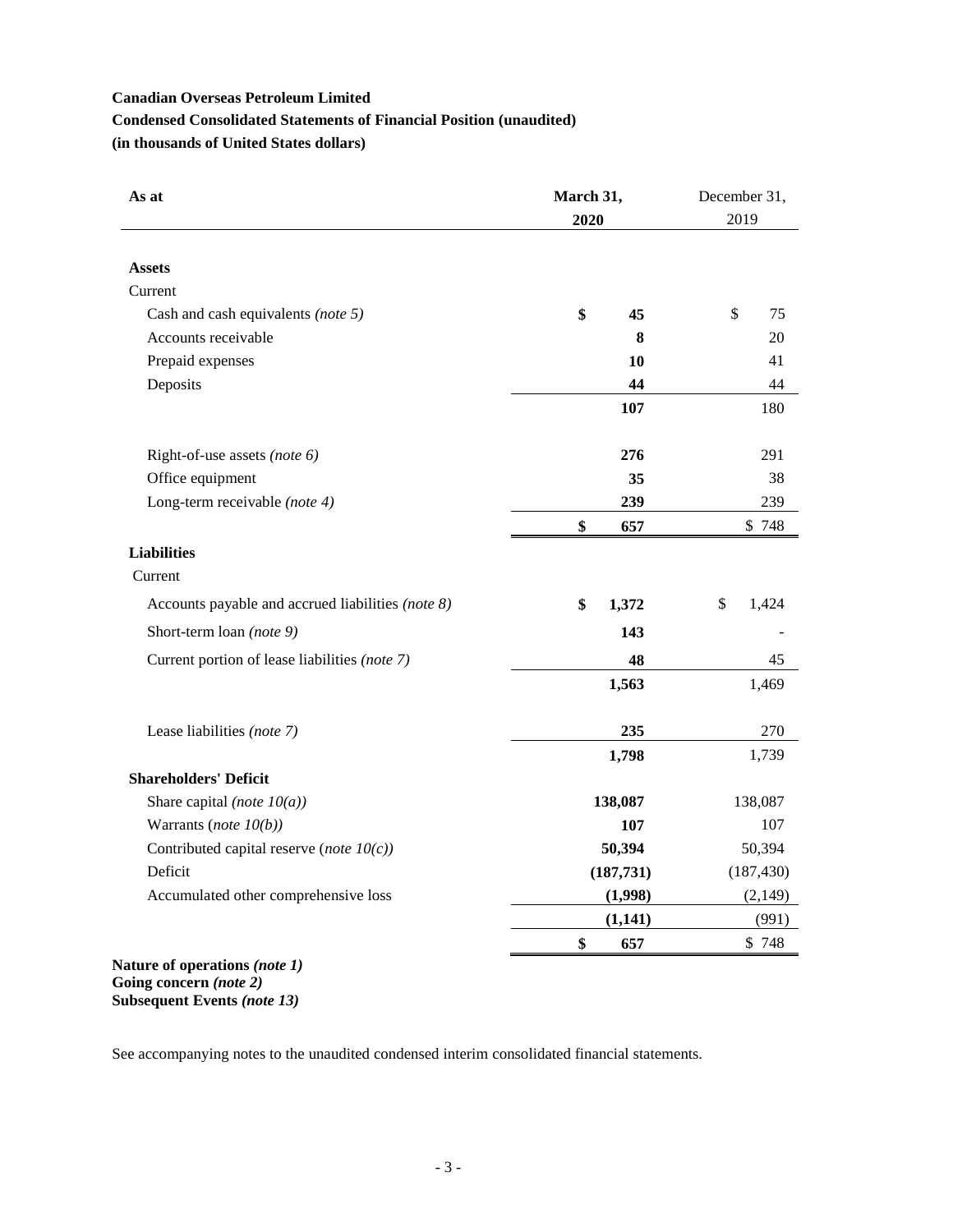## **Condensed Consolidated Statements of Comprehensive Loss (unaudited)**

**(in thousands of United States dollars, except per share amounts)**

| For the three months ended March 31                | 2020          | 2019          |
|----------------------------------------------------|---------------|---------------|
| <b>Operations</b>                                  |               |               |
| Administrative                                     | \$<br>(683)   | \$<br>(1,191) |
| Gain on waived 2019 directors' fees (note 8)       | 431           |               |
| Depreciation                                       | (18)          | (6)           |
|                                                    | (270)         | (1, 197)      |
| <b>Finance costs and income</b>                    |               |               |
| Interest income                                    |               | 1             |
| Interest expense - lease liabilities               | (3)           |               |
| Interest expense - short-term loan                 | (2)           |               |
| Foreign exchange (loss) /gain                      | (26)          | 71            |
|                                                    | (31)          | 72            |
| Loss before investments in joint ventures          | (301)         | (1, 125)      |
| Loss on investment in joint venture (note 4)       |               | (1)           |
| Net loss                                           | (301)         | (1,126)       |
| Gain (Loss) on translation of foreign subsidiaries | 151           | (43)          |
| Comprehensive loss                                 | \$<br>(150)   | \$<br>(1,169) |
| Loss per share (basic and diluted)                 | \$<br>(0.00)  | \$<br>(0.00)  |
| Weighted average number of shares outstanding      | 3,483,752,463 | 2,486,752,463 |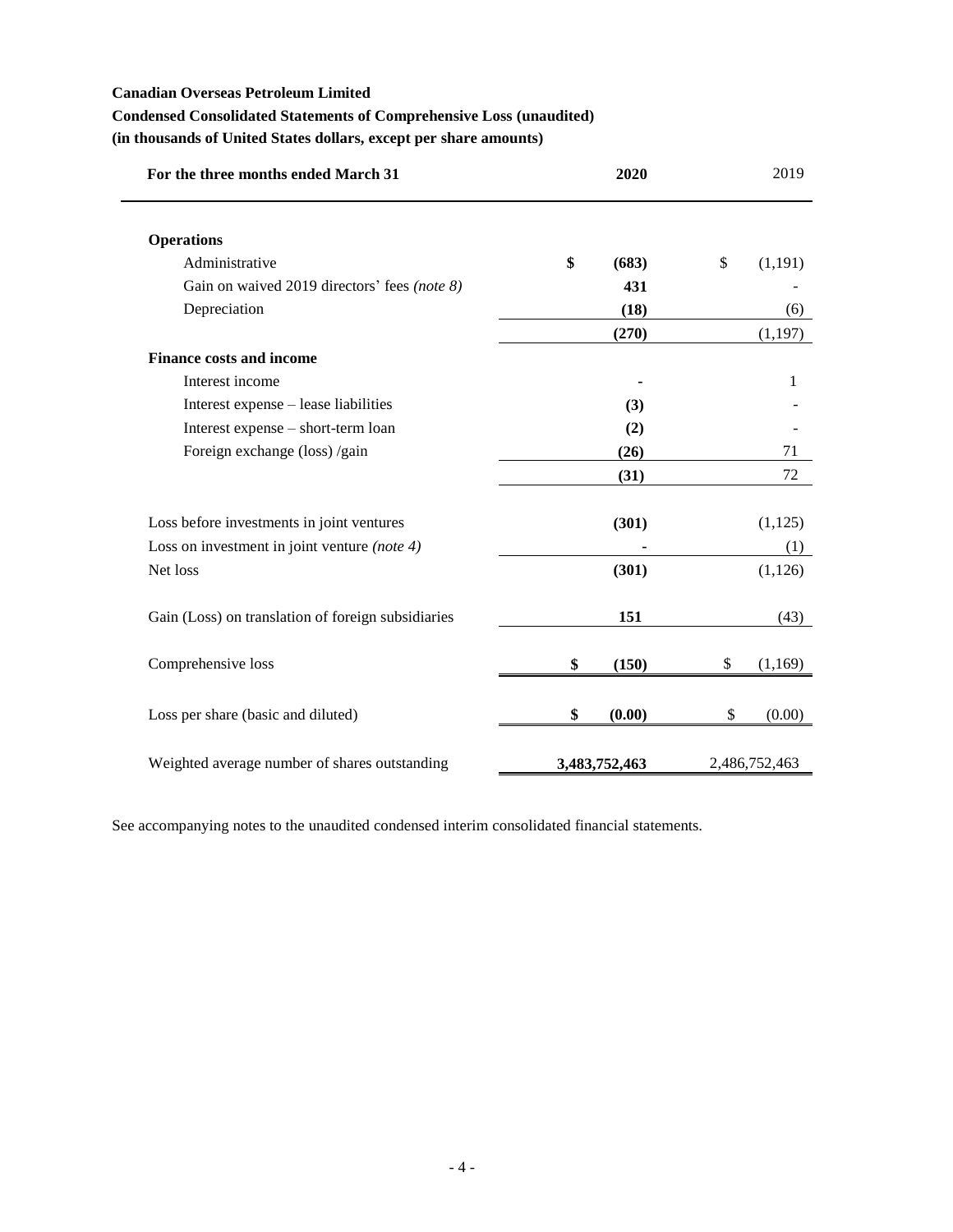## **Condensed Consolidated Statements of Changes in Equity (unaudited)**

**(in thousands of United States dollars)**

|                                             |                         |                  | <b>Contributed</b>        |                | <b>Accumulated</b><br><b>Other</b>   | <b>Total</b>         |
|---------------------------------------------|-------------------------|------------------|---------------------------|----------------|--------------------------------------|----------------------|
|                                             | <b>Share</b><br>Capital | <b>Warrants</b>  | Capital<br><b>Reserve</b> | <b>Deficit</b> | Comprehensive<br>Loss <sup>(1)</sup> | Equity/<br>(Deficit) |
| <b>Balance at December 31, 2018</b>         | 136,942<br>\$           | \$<br>330        | 50,394<br>\$              | \$ (183, 511)  | \$<br>(2,072)                        | \$<br>2,083          |
| Comprehensive loss for the<br>period        |                         |                  | $\overline{\phantom{a}}$  | (1,126)        | (43)                                 | (1,169)              |
| <b>Balance at March 31, 2019</b>            | \$136,942               | \$<br><b>330</b> | \$50,394                  | \$ (184, 637)  | \$<br>(2, 115)                       | \$<br>914            |
| <b>Balance at December 31, 2019</b>         | \$138,087               | \$<br>107        | 50,394<br>\$              | \$ (187,430)   | \$<br>(2,149)                        | \$<br>(991)          |
| <b>Comprehensive loss for the</b><br>period |                         |                  | ٠                         | (301)          | 151                                  | (150)                |
| <b>Balance at March 31, 2020</b>            | \$138,087               | \$<br>107        | \$50,394                  | \$ (187,731)   | \$<br>(1,998)                        | \$<br>(1,141)        |

**(1)**As at March 31, 2020 and 2019, the accumulated other comprehensive loss balance consists of unrealized foreign exchange on translation of foreign subsidiaries.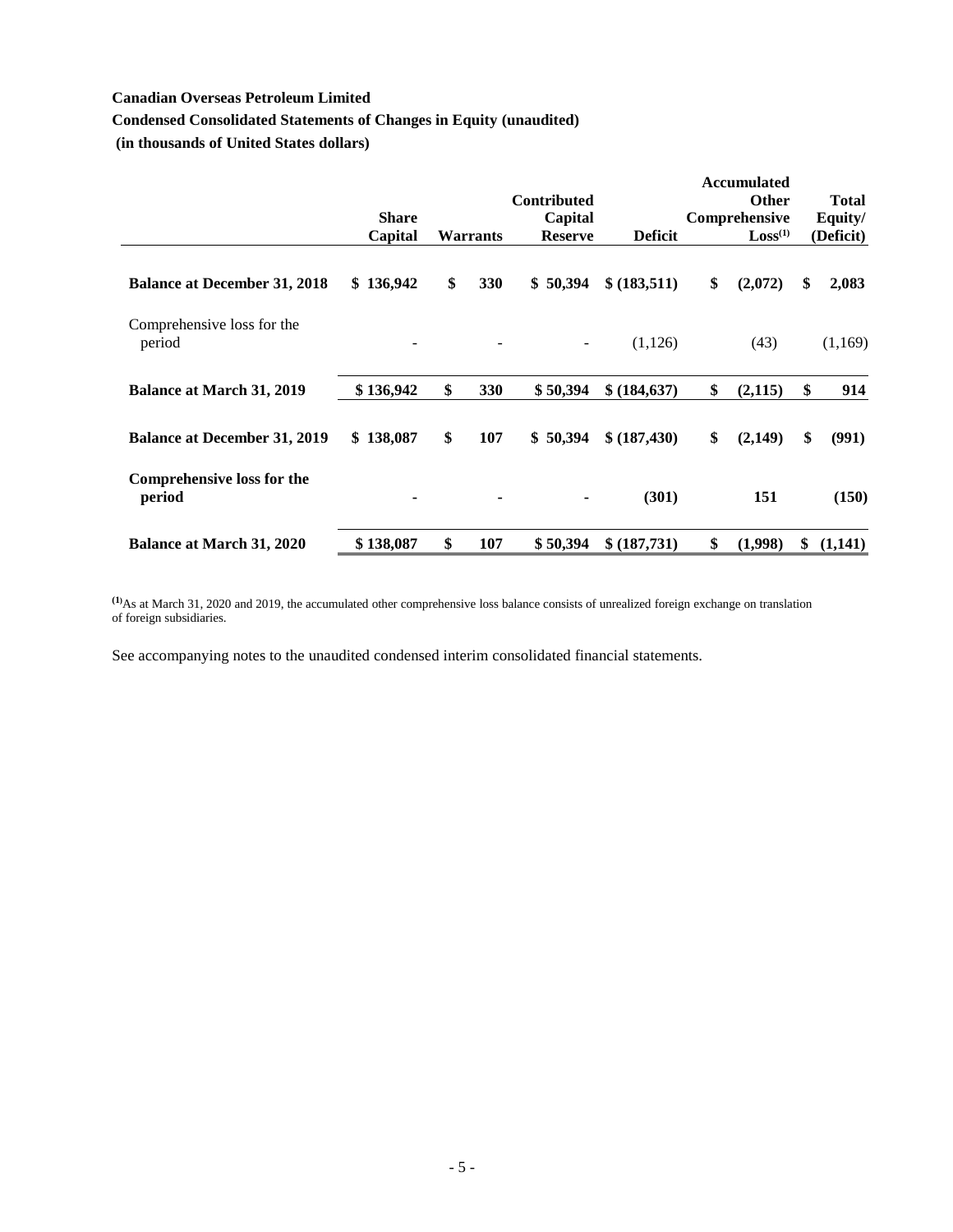## **Condensed Consolidated Statements of Cash Flows (unaudited)**

**(in thousands of United States dollars)**

| For the three months ended March 31                                                   | 2020        | 2019          |
|---------------------------------------------------------------------------------------|-------------|---------------|
| <b>Cash Used In Operating Activities</b>                                              |             |               |
| Net loss                                                                              | \$<br>(301) | \$<br>(1,126) |
| Interest income                                                                       |             | (1)           |
| Add (deduct) non-cash items:                                                          |             |               |
| Gain on waived 2019 directors' fees (note 8)                                          | (431)       |               |
| Depreciation                                                                          | 18          | 6             |
| Interest expense - lease liabilities                                                  | 3           |               |
| Interest expense - short-term loan                                                    | 2           |               |
| Unrealized foreign exchange loss (gain)                                               | 118         | (74)          |
| Loss on investment in joint venture (note $4$ )                                       |             | $\mathbf{1}$  |
|                                                                                       | (591)       | (1, 194)      |
| Net change in non-cash working capital (note 12)                                      | 422         | 206           |
|                                                                                       | (169)       | (988)         |
| <b>Cash Provided by (Used in) Financing Activities</b>                                |             |               |
| Proceeds from short-term loan (note 9)                                                | 153         |               |
| Payment of lease obligations (note 7)                                                 | (4)         |               |
| Net change in non-cash working capital (note 12)                                      | (4)         |               |
|                                                                                       | 145         |               |
| <b>Cash Used in Investing Activities</b>                                              |             |               |
| Additions to investment in joint venture (note $4$ )                                  |             | (1)           |
| Interest income                                                                       |             | $\mathbf{1}$  |
|                                                                                       |             |               |
| Decrease in cash and cash equivalents<br>during the period                            | (24)        | (988)         |
|                                                                                       |             |               |
| Effect of foreign exchange on cash and cash<br>equivalents held in foreign currencies | (6)         | 31            |
| Cash and cash equivalents, beginning of period                                        | 75          | 1,856         |
| Cash and cash equivalents, end of period                                              | \$<br>45    | \$<br>899     |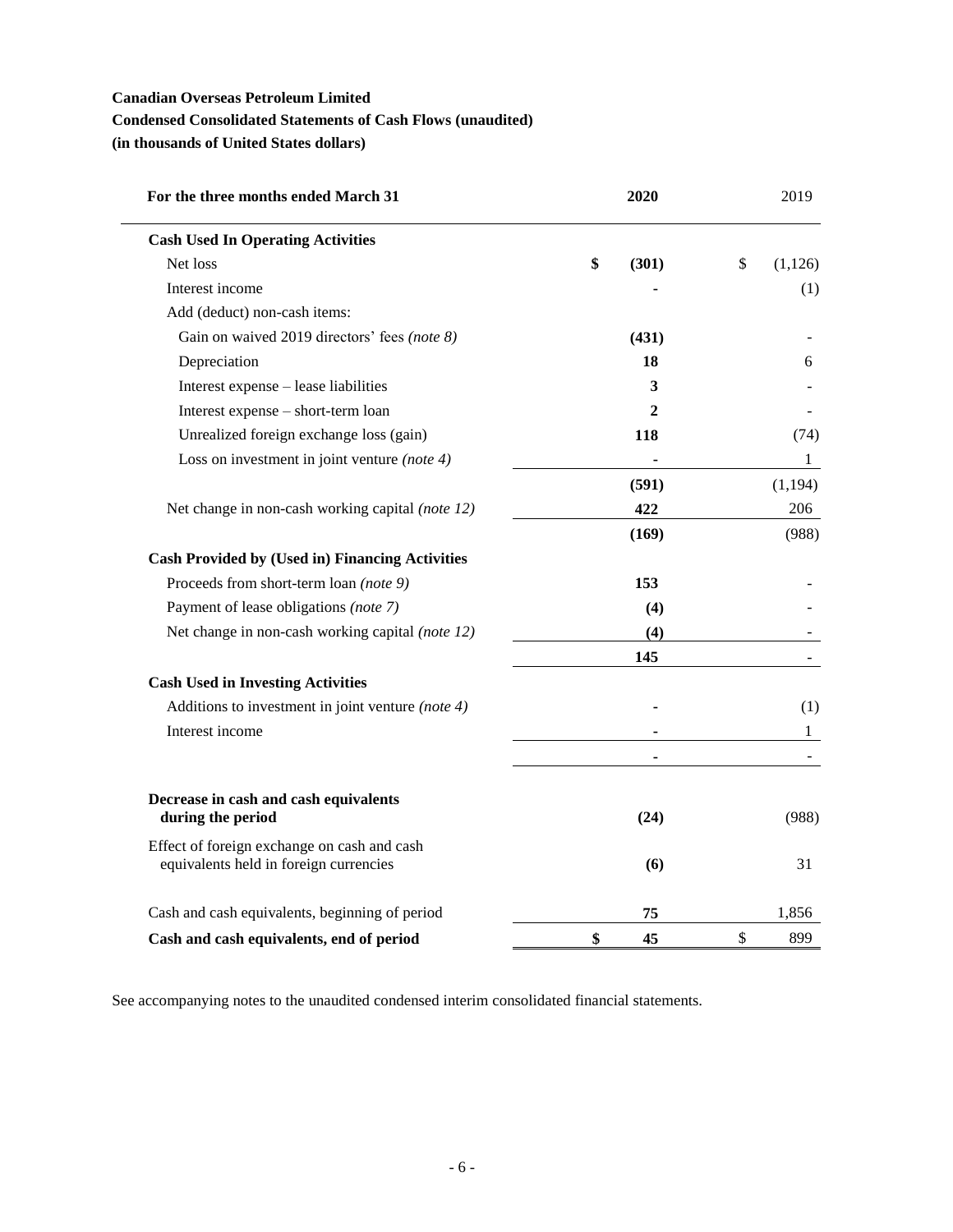## **1. NATURE OF OPERATIONS**

Canadian Overseas Petroleum Limited ("COPL" or the "Company"), is a widely-held publicly traded company incorporated and domiciled in Canada. The Company's common shares are traded on the London Stock Exchange in the UK under the symbol "COPL" and Canadian Securities Exchange (the "CSE") in Canada under the symbol "XOP"; the Company moved its listing from TSX Venture Exchange to the CSE on October 31, 2018. The Company's registered office is in Calgary, Alberta at 400, 444 – 7th Avenue S.W.

COPL and its subsidiaries are involved in the identification, acquisition, exploration and development of oil and natural gas offshore reserves. As at March 31, 2020, the Company has the following subsidiaries, all of which are wholly-owned directly or indirectly:

- COPL Technical Services Limited, which is involved in providing technical and administrative services to the COPL group of companies;
- Canadian Overseas Petroleum (UK) Limited ("COPL UK"), incorporated in the United Kingdom ("UK") provides technical and projects related services to the COPL group of companies;
- Canadian Overseas Petroleum (Bermuda Holdings) Limited, Canadian Overseas Petroleum (Bermuda) Limited and Canadian Overseas Petroleum (Namibia) Limited, which were incorporated to conduct operations in Africa.
- Canadian Overseas Petroleum (Ontario) Limited ("COPL Ontario") which was incorporated on December 15, 2017 for the purpose of an anticipated operation in Ontario, Canada; however, the acquisition project was not successful.

The Company, along with an unrelated company, Shoreline Energy International Limited, incorporated Shoreline Canoverseas Petroleum Development Corporation Limited ("ShoreCan") in October 2014 in Bermuda to focus on acquisitions of upstream oil and gas exploration, development and producing assets in Africa. Both partners hold a 50% interest in the joint venture.

## **2. BASIS OF PREPARATION AND GOING CONCERN**

## *Basis of Preparation and Compliance*

The Company's unaudited condensed interim consolidated financial statements ("financial statements") have been prepared in accordance with International Accounting Standard ("IAS") 34, "Interim Financial Reporting" following acceptable accounting policies under International Financial Reporting Standards ("IFRS") and are reported in thousands of United States dollars ("\$"). The Company's financial statements should be read in conjunction with the Company's audited annual consolidated financial statements as at and for the years ended December 31, 2019 and 2018, which outline the Company's significant accounting policies in Note 3 thereto, which have been applied consistently in these financial statements as well as the Company's critical accounting judgments and key sources of estimation uncertainty which are also set out in Note 3 thereto.

The financial statements were authorized for issue by the Company's Board of Directors on June 29, 2020.

## *Going Concern*

These financial statements are prepared on a going concern basis which assumes that the Company will be able to realize its assets and discharge its liabilities in the normal course of business.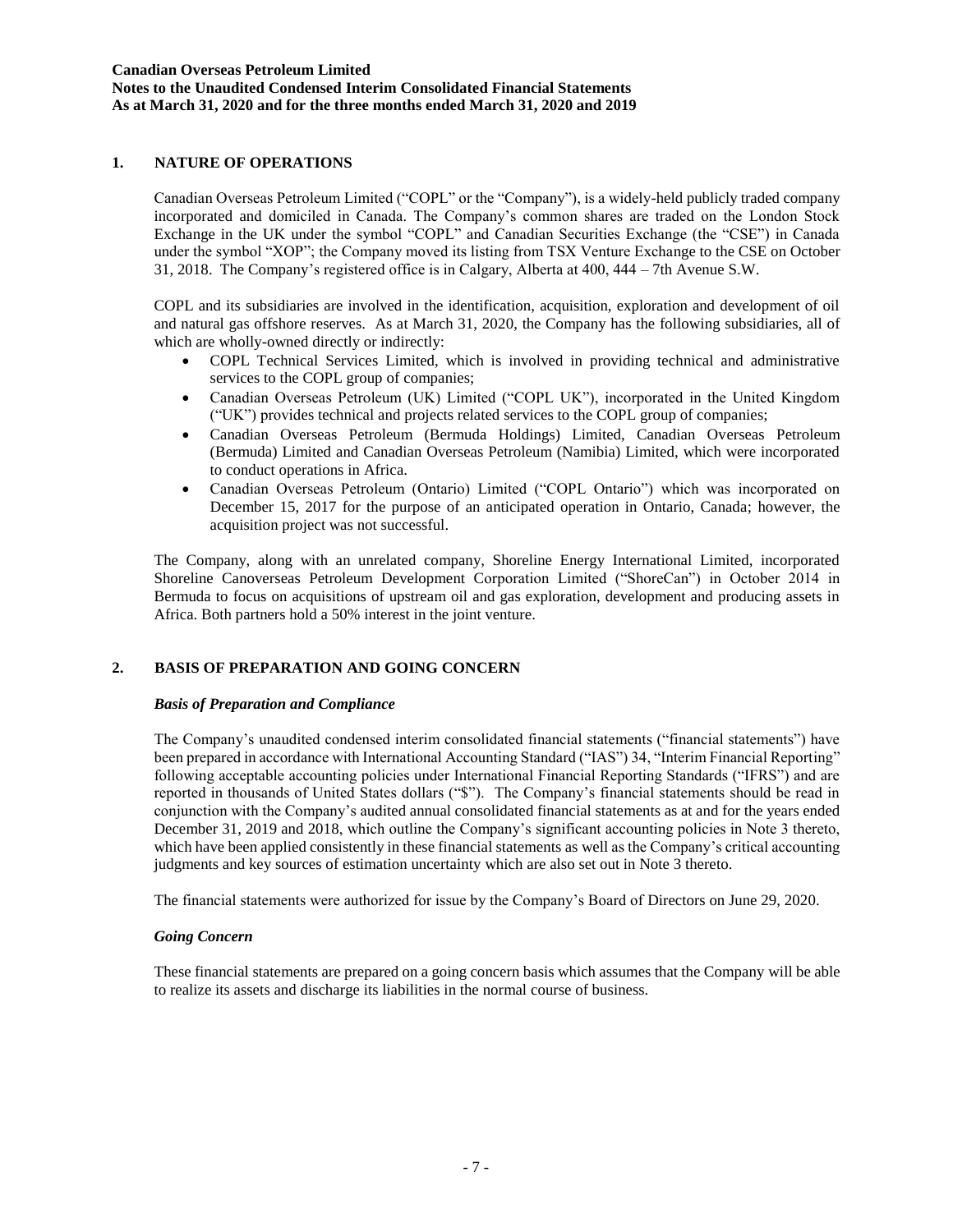### **Canadian Overseas Petroleum Limited Notes to the Unaudited Condensed Interim Consolidated Financial Statements As at March 31, 2020 and for the three months ended March 31, 2020 and 2019**

## **2. BASIS OF PREPARATION AND GOING CONCERN (continued)**

### *Going Concern (continued)*

Currently, the Company does not have sufficient working capital, cash inflows and/or adequate financing to continue its operations. The Company is pursuing exploration projects and contracts that will require substantial additional financing before they are able to generate positive operating cash flows. Accordingly, the Company's continued successful operations are dependent on its ability to obtain additional financing. There is no assurance that the Company will be able to obtain adequate financing in the future or that such financing will be obtained on terms advantageous to the Company. The Company currently does not have sufficient working capital and cash flows to cover forecasted administrative expenses for 2020. With no assurance that financing will be obtained in 2020, there is material uncertainty that casts significant doubt on the Company's ability to continue as a going concern. These financial statements do not give effect to adjustments that would be necessary to the carrying values and classifications of assets and liabilities should the Company be unable to continue as a going concern.

## *IFRS 3 – "Business Combinations"*

The Company adopted the amendments to IFRS 3 Business Combinations ("IFRS 3 amendments") as of January 1, 2020. The amendments assist entities in determining whether a transaction should be accounted for as a business combination or as an asset acquisition. Specifically, these amendments:

- Clarify the minimum requirements for a business, whereby at minimum, an input and a substantive process that together significantly contribute to the ability to create output must be present;
- Remove the assessment of whether market participants are capable of replacing any missing elements so that the assessment is based on what has been acquired in its current state and condition, rather than on whether market participants are capable of replacing any missing elements, for example, by integrating the acquired activities and assets;
- Add guidance to help entities assess whether an acquired process is substantive, which requires more persuasive evidence when there are no outputs, because the existence of outputs provides some evidence that the acquired set of activities and assets is a business;
- Narrow the definition of outputs to focus on goods or services provided to customers, investment income or other income from ordinary activities; and
- Introduce an optional fair value concentration test that can be applied on a transaction-by-transaction basis, to permit a simplified assessment of whether an acquired set of activities and assets are not a business. The concentration test is met if substantially all of the fair value of the gross assets acquired is concentrated in a single identifiable asset or group of similar identifiable assets.

These amendments had no impact on the condensed interim consolidated financial statements as the Company has had no business acquisitions or asset acquisitions that have occurred subsequent to January 1, 2020.

#### *Amendments to IAS 1 and 8 – "Definition of Materiality"*

The Company adopted the amendments to IAS 1 and 8 on January 1, 2020. The amendments provide a new definition of material information that states "information is material if omitting, misstating or obscuring it could reasonably be expected to influence decisions that the primary users of general purpose financial statements make on the basis of those financial statements, which provide financial information about a specific reporting entity."

The amendments clarify that materiality will depend on the nature or magnitude of information, either individually or in combination with other information, in the context of the financial statements. A misstatement of information is material if it could reasonably be expected to influence decisions made by the primary users. These amendments had no impact on the condensed interim consolidated financial statements.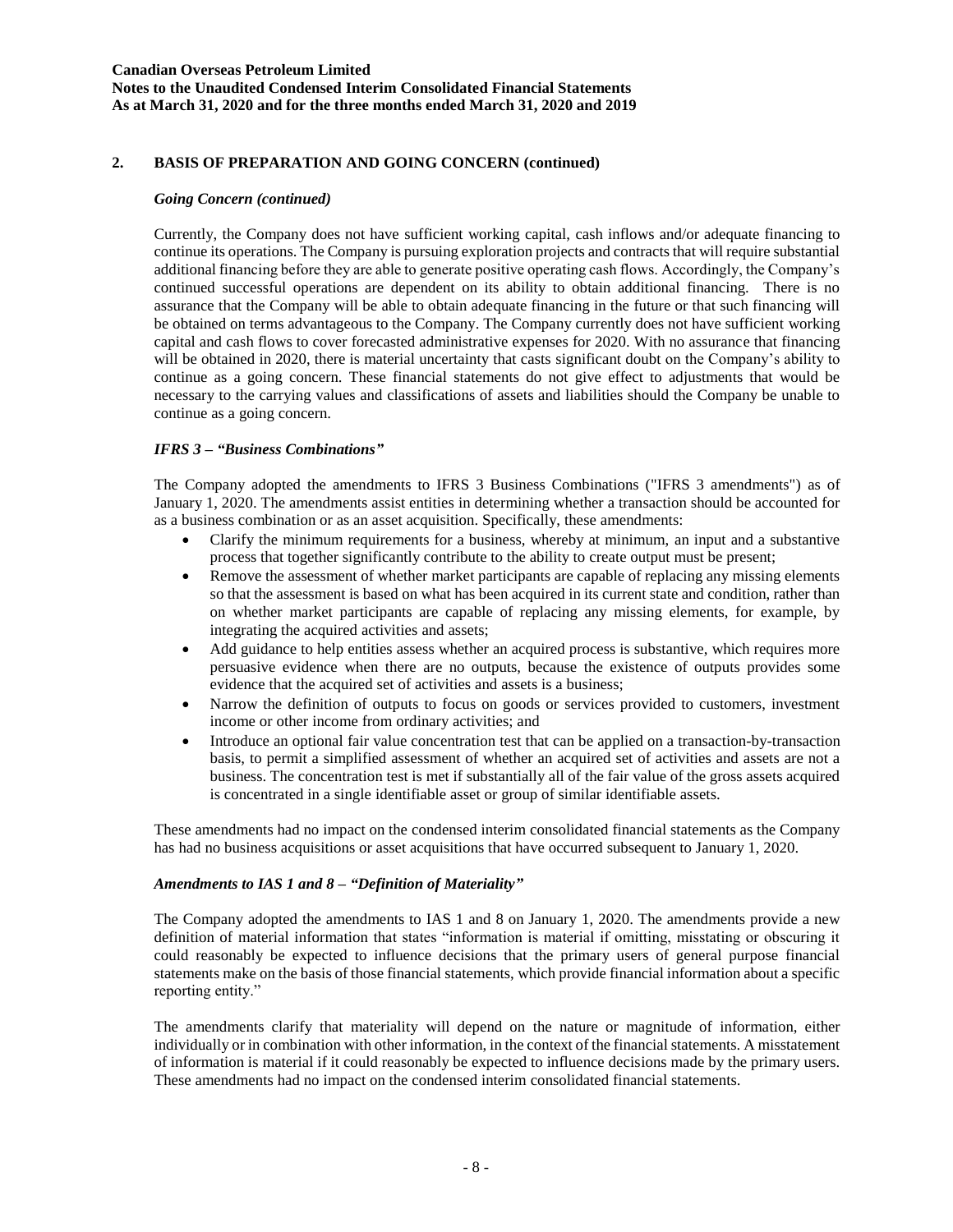## **3. RECENT DEVELOPMENTS AND IMPACT ON ESTIMATION UNCERTAINTY**

On March 11, 2020, the World Health Organization ('WHO") declared a global pandemic following the emergence and rapid spread of a novel strain of the coronavirus (commonly known as COVID-19). The outbreak and subsequent measures intended to limit the pandemic contributed to significant declines and volatility in global financial markets. The pandemic negatively impacted global commercial activity, including the demand for oil and gas.

The full extent of the impact of COVID-19 on the Company's operations and future financial performance is currently unknown. It will depend on future developments that are uncertain and unpredictable, including the duration and spread of COVID-19, its continued impact on capital and financial markets on a macro-scale and any new information that may emerge concerning the severity of the virus. The Company is taking measures to mitigate the broader public health risks associated with COVID-19 for its business and employees, including ensuring employees self-isolate and/or work from home where possible, in line with the recommendations of relevant health authorities. However, due to the outbreak, there may be short-term impacts on the Company's supply chain and planned work programmes in Nigeria. Similarly, government-imposed travel restrictions may impair the ability of certain of the Company's employees, advisers and contractors to deliver their services to the Company, conduct physical inspections, or undertake planned operations. In addition, a volatility and disruption of financial markets associated with the outbreak may adversely impact the Company's ability to obtain financing.

The COVID-19 outbreak presents uncertainty and risk with respect to the Company, its performance, and estimates and assumptions used by management in the preparation of its financial results. This situation may continue for the time being and there can be no assurance that it will not cause a material adverse effect on the Company's planned operations and ability to raise sufficient financing for its operation.

## **4. INVESTMENT IN JOINT VENTURE**

The Company currently holds a 50% interest in a jointly controlled entity, ShoreCan, focusing on acquisitions of upstream oil and gas exploration, development and producing assets in sub-Saharan Africa. The determination of ShoreCan as a joint venture was based on ShoreCan's structure through a separate legal entity whereby neither the legal form nor the contractual arrangement give the owners rights to the assets and obligations for the liabilities within the normal course of business, nor does it give the rights to the economic benefits of the assets or responsibility for settling liabilities associated with the arrangement.

The Company and its joint venture partner signed a funding agreement, effective October 24, 2014 (the "Funding Agreement") providing financial support as needed in proportion to its interest (50% each) in ShoreCan for ShoreCan's expenses and obligations. The Funding Agreement does not impose any guarantees from the Company and/or its joint venture partner. Amounts advanced to ShoreCan under the terms of the Funding Agreement are unsecured and payable on or before October 24, 2020 contingent upon ShoreCan generating its own cashflows. Interest is charged monthly at an annual rate of 3.0% above 12 month USD LIBOR.

From time to time the Company or its joint venture partner pay for ShoreCan's general and administrative expenses on behalf of the other partner. As at March 31, 2020, the Company had a receivable from its joint venture partner in respect of overpaid ShoreCan expenses of \$0.2 million that is recorded as a long term receivable. The balance is classified as a financial asset carried at amortized cost. The balance is classified as long term as it is not expected to be collected in the next 12 months. The balance is presented on an undiscounted basis as the joint venture agreements do not specify any repayment terms and there are no provisions in the agreements for the payment of interest on outstanding balances.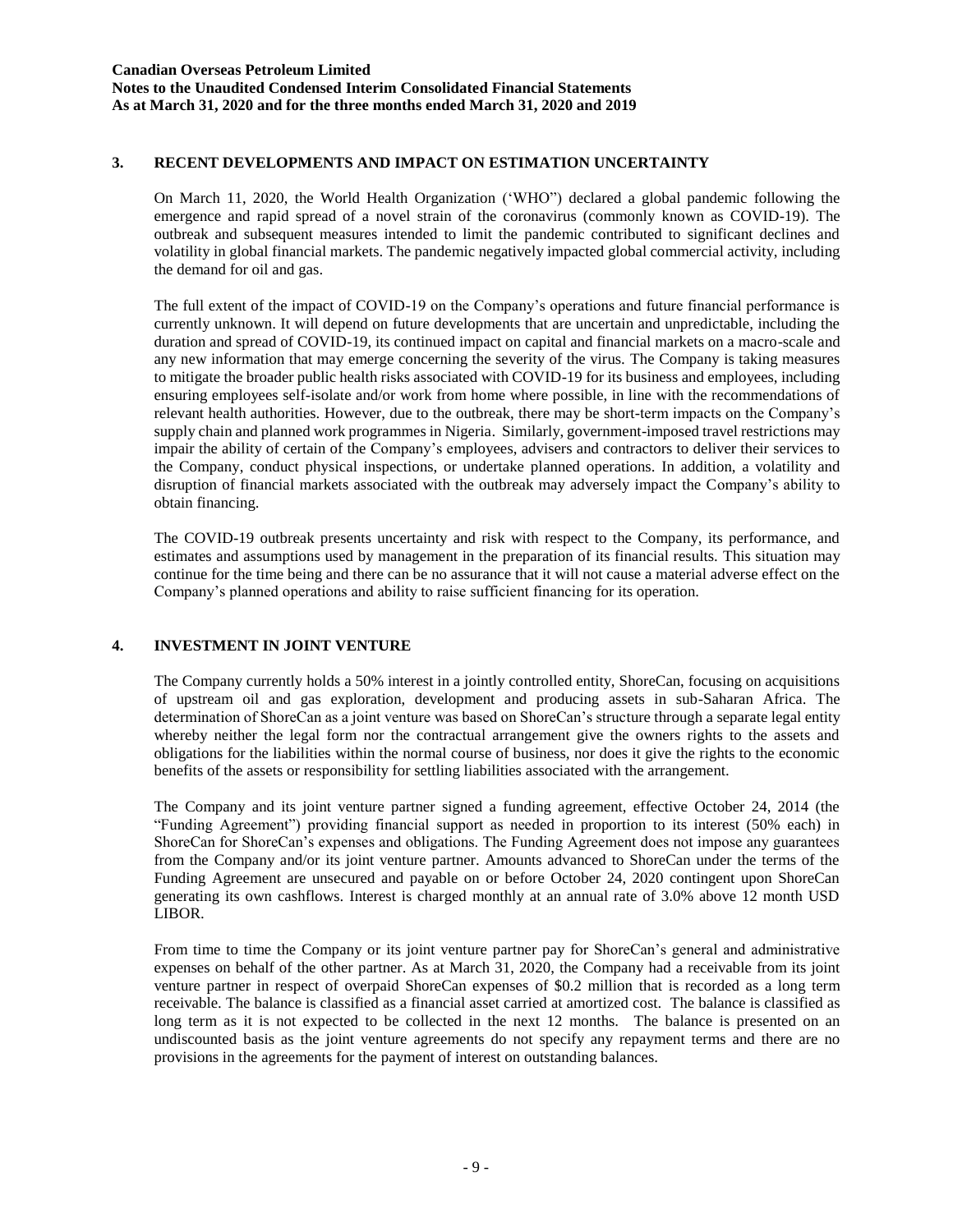**Notes to the Unaudited Condensed Interim Consolidated Financial Statements As at March 31, 2020 and for the three months ended March 31, 2020 and 2019**

### **4. INVESTMENT IN JOINT VENTURE (continued)**

#### *Nigeria*

On September 13, 2016, ShoreCan closed an acquisition of 80% of the issued share capital of Essar Exploration and Production Limited (Nigeria) ("Essar Nigeria"), a company which sole asset is a 100% interest in exploration license OPL 226 offshore Nigeria. ShoreCan paid a cash consideration of \$0.25 million and as part of the shareholder agreement, ShoreCan has agreed to cover the funding of Essar Nigeria's operations. As a party to a Production Sharing Contract ("PSC") signed with Nigerian National Petroleum Corporation ("NNPC") for OPL 226, Essar Nigeria is required to seek NNPC's consent for the transaction. The respective application has been made and the parties to the transaction are awaiting NNPC's reply. On October 2, 2018, NNPC granted a conditional approval of a twenty four months extension of the Phase-1 exploration period until October 1, 2020. The extension is subject to certain conditions, including submission of a performance bond of \$7 million that is required further to the PSC, to cover the Phase-1 exploration period work program at OPL 226. In addition, ShoreCan has committed to invest up to a maximum of \$80 million into Essar Nigeria in the form of an interest-free shareholder loan. The funds will be used for Essar Nigeria operations and in particular, to cover work program obligations, including the costs of drilling one well under Phase-1 of the PSC.

In 2017, three ShoreCan representatives were appointed Directors of Essar Nigeria, gaining a majority on the Essar Nigeria board and legal control over Essar Nigeria. ShoreCan has assessed that the transaction does not meet criteria of a business acquisition as Essar Nigeria is in exploration/development stage. ShoreCan assessed the investment based on the fair values of Essar Nigeria's assets and liabilities upon obtaining control over Essar Nigeria. ShoreCan estimated a fair value of the Essar Nigeria loan to its previous parent at \$6 million (as compared to the loan face value of \$62.7 million as presented in Essar Nigeria audited financial statements as at December 31, 2016) as the shareholding agreement with Essar Nigeria provides for the repayment of this loan from anticipated future production. The loan is an interest free shareholder loan. Non-controlling interest ("NCI"), was recognized at the NCI proportionate share of net assets acquired.

As at the date of filing these financial statements, COPL has not provided any guarantee in respect of obligations, commitments and/or losses of either ShoreCan or Essar Nigeria.

During the three months ended March 31, 2020, the Company and its subsidiaries charged ShoreCan an interest expense of \$0.1 million (2019- \$0.1 million), \$nil for management and technical services (2019 - \$0.4 million), including \$nil costs that were allocated to exploration and evaluation assets (2019 – \$0.1 million).

As at March 31, 2020, the Company had non-current receivables of \$12.0 million due from ShoreCan under the terms of the Funding Agreement (December 31, 2019 - \$11.8 million).

For the three months ended March 31, 2020, the Company's share of ShoreCan's losses exceeded the Company's Net Investment of \$nil for this period (\$1,000 for three months ended March 31, 2019). Accordingly, under the equity method, the Company recognized loss on investment in ShoreCan of \$nil for the three months ended March 31, 2020 (\$1,000 for three months ended March 31, 2019).

#### **Reconciliation of carrying amount of net investment in joint venture:**

|                                                | 2020 | 2019 |
|------------------------------------------------|------|------|
| Carrying amount – Opening, January 1           | ٠    |      |
| Increases in net investment in joint venture   |      |      |
| during the period                              |      |      |
| Loss recognized on investment in joint venture | ٠    |      |
| Carrying amount – Ending, March 31             | ۰    |      |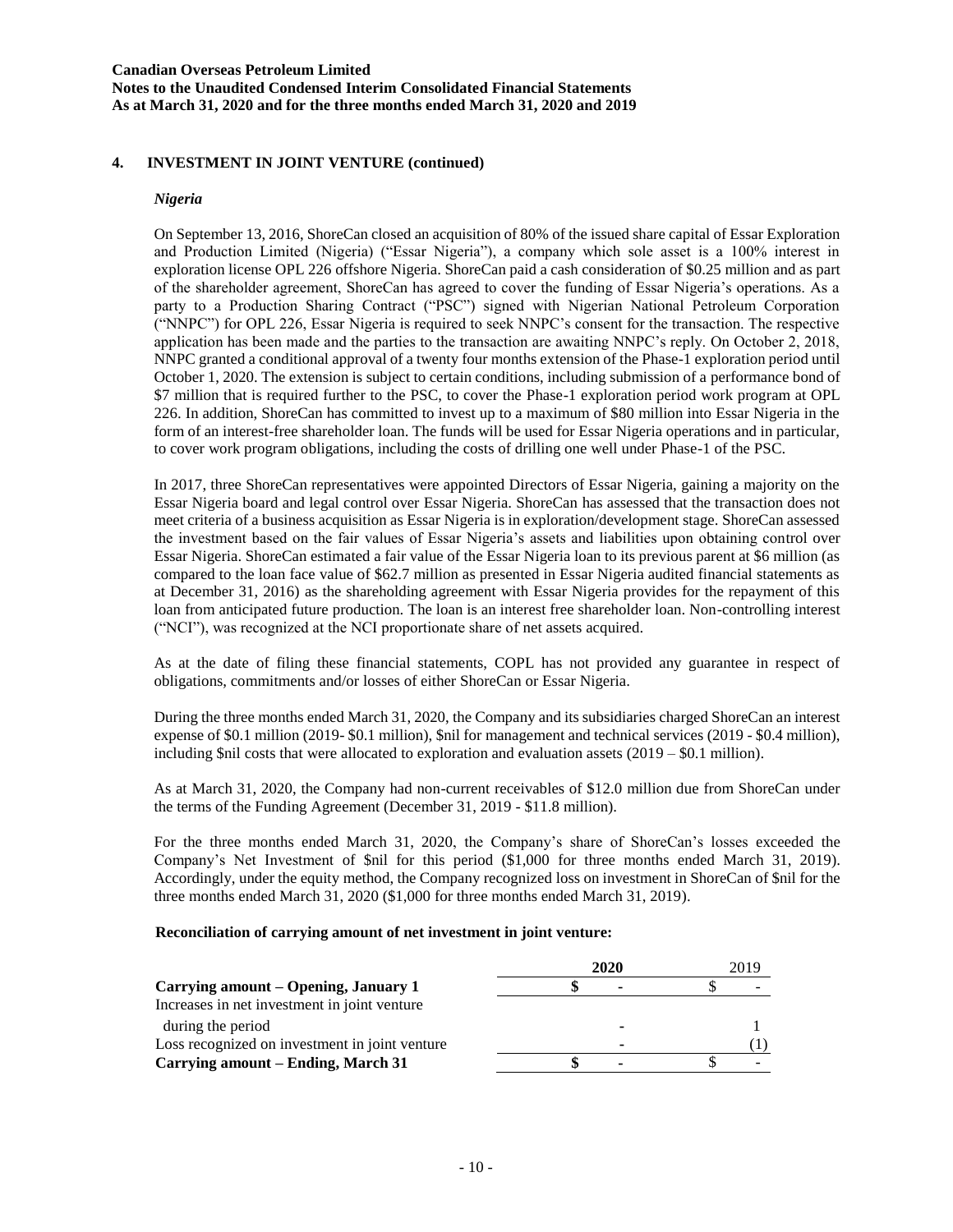## **5. CASH AND CASH EQUIVALENTS**

| (\$000's)            | <b>March 31, 2020</b> | December 31, 2019 |
|----------------------|-----------------------|-------------------|
| Cash                 |                       | 44                |
| Credit card deposits | 18                    |                   |
|                      |                       |                   |

Cash balances earn interest, whenever possible, at floating rates based on daily bank deposit rates.

Credit card deposits are bank deposits that cover the maximum credit limit available for corporate credit cards.

The fair value of cash and cash equivalents was \$0.05 million as at March 31, 2020 (\$0.08 million as at December 31, 2019). The Company deposits its cash with reputable Canadian and Bermuda banks. The Company did not have any overdraft facilities in place as at March 31, 2020, and December 31, 2019.

## **6. RIGHT OF USE ASSETS**

| (\$000's)<br>March 31,                    |           | December 31. |
|-------------------------------------------|-----------|--------------|
|                                           | 2020      | 2019         |
| Cost, beginning of the period             | \$<br>312 | \$           |
| Increase in right-of-use assets           |           | 312          |
| Cost, end of the period                   | 312       | 312          |
| Accumulated depreciation,                 |           |              |
| beginning of the period                   | (21)      |              |
| Depreciation                              | (15)      | (21)         |
| Accumulated depreciation, end of          |           |              |
| the period                                | (36)      | (21)         |
| Net carrying amount, beginning of         |           |              |
| the period                                | \$<br>291 | \$           |
| Net carrying amount, end of the<br>period | 276       | 291          |

As at March 31, 2019, the Company recorded \$0.3 million of right-of-use assets in respect of the office lease that was renewed effective September 1, 2019 (December 31, 2019 - \$ 0.3 million). The Company depreciates its right-of-use assets on a straight-line basis over the term of the lease contract of five years.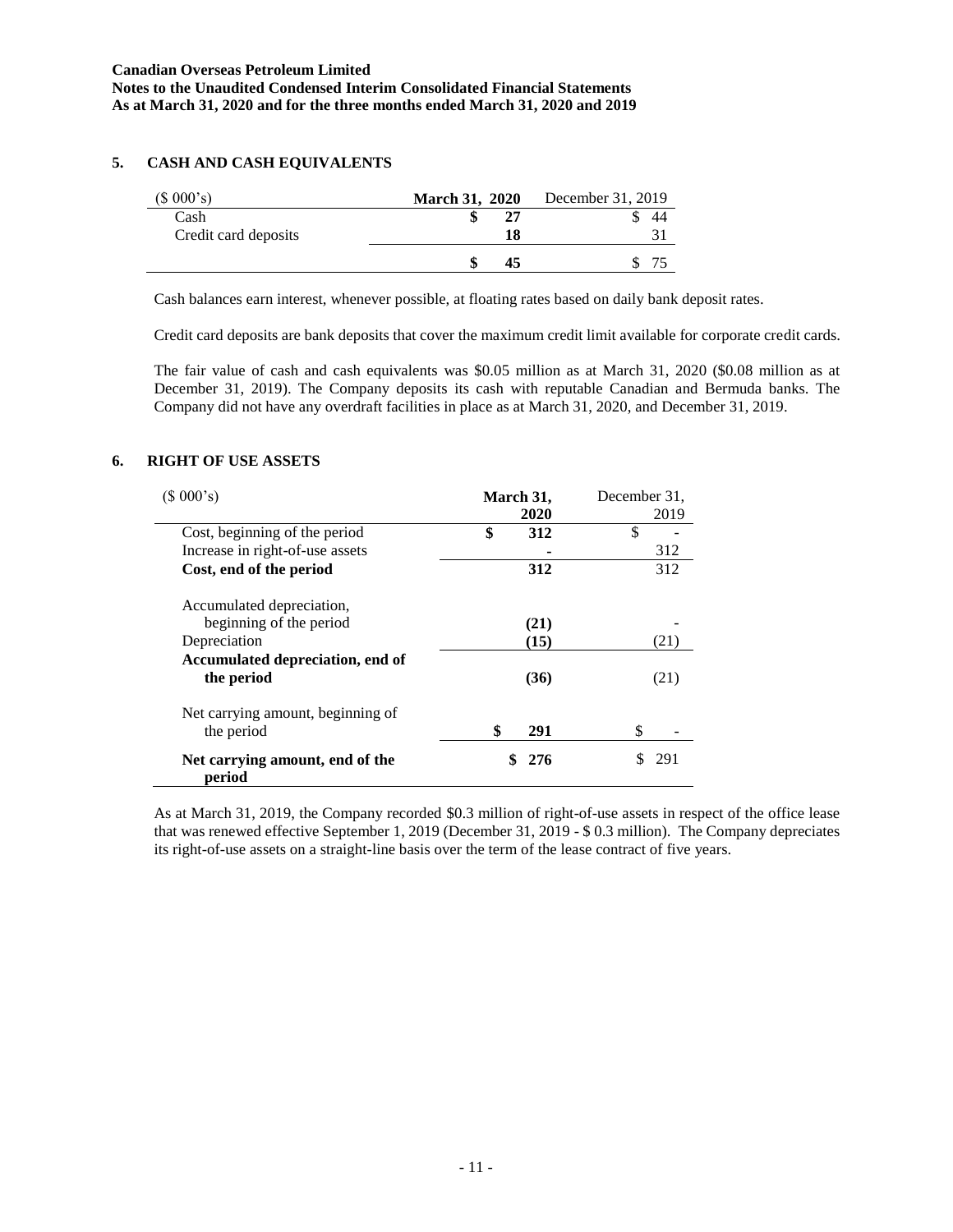## **7. LEASE OBLIGATIONS**

The Company's office lease obligations for the period ended March 31, 2020 were as follows:

| (\$000's)                                   | March 31, | December 31. |      |
|---------------------------------------------|-----------|--------------|------|
|                                             | 2020      |              | 2019 |
| Lease liability, beginning of the<br>period | \$<br>315 | \$           |      |
| <b>Additions</b>                            |           |              | 309  |
| Interest expense                            | 3         |              | 3    |
| Reduction in lease liability                | (8)       |              | (6)  |
| Foreign exchange translation                | (27)      |              | 9    |
| Lease liability, end of the period          | 283       |              | 315  |
| Current portion                             | \$<br>48  | \$           | 45   |
| Long-term portion                           | \$<br>235 |              |      |

The Company's lease obligations relate to its office in Calgary, Canada. The lease obligations have been measured at the present value of the lease payments, discounted using the Company's incremental borrowing rate of 3.63% as at March 31, 2020 and December 31, 2019. During the three months period ended March 31, 2020 the Company paid \$4,000 of principal and interest. No payments were made during the year ended December 31, 2019 in respect of the above lease.

The Company's previous office leases met the definition of a lease, but were not recognized as lease liabilities as they were exempt under the short-term lease practical expedient. For the three months period ended March 31, 2019, the Company expensed \$97,000 in respect of previous office lease that was in place until August 31, 2019.

| (\$000's)                         | March 31, | December 31. |      |
|-----------------------------------|-----------|--------------|------|
|                                   | 2020      |              | 2019 |
| Less than 1 year                  | \$<br>58  | \$           | 56   |
| $1-5$ years                       | 251       |              | 289  |
| <b>Total lease payments</b>       | 309       |              | 345  |
| Amounts representing interest     | (26)      |              | (30) |
| <b>Present value of net lease</b> |           |              |      |
| payments                          | 283       |              | 315  |
| Less: Current portion             | \$<br>48  | \$           | 45   |
| Long-term portion                 | \$<br>235 | \$           | 270  |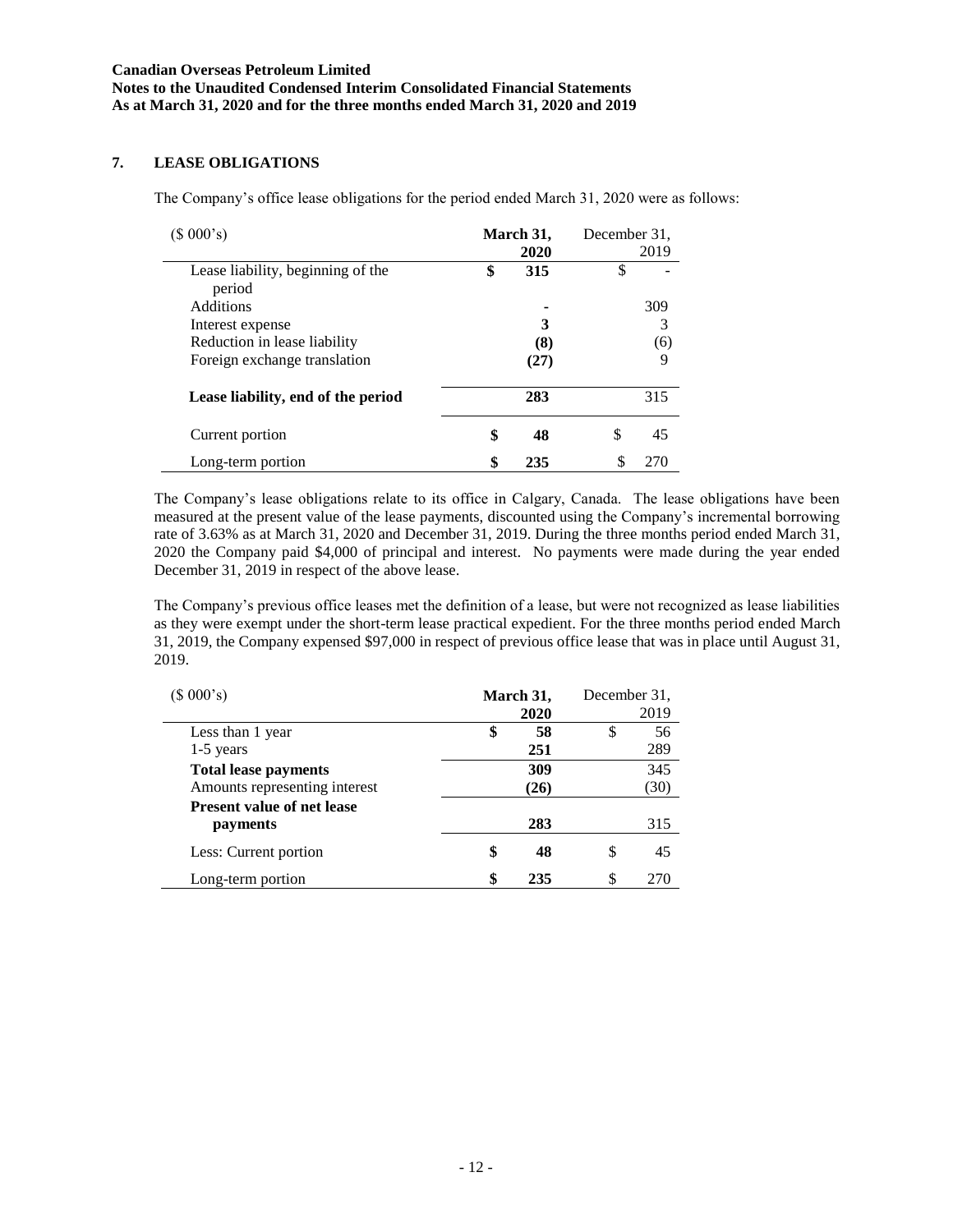## **8. ACCOUNTS PAYABLE AND ACCRUED LIABILITIES**

| (\$000's)                           | <b>March 31, 2020</b> | December 31, 2019 |
|-------------------------------------|-----------------------|-------------------|
| Trade payables                      | 705                   | 551               |
| Unpaid salaries and directors' fees | 463                   | 641               |
| Accrued liabilities                 | 195                   | 223               |
| Other                               |                       |                   |
| <b>Total</b>                        | 1.372                 |                   |

Further to a Board Resolution dated March 26, 2020, the Company waived outstanding directors' fees in the total amount of \$0.5 million. Accordingly, for the three months ended March 31, 2020, the Company recognized a gain on waived 2019 directors' fees in the amount \$0.4 million and reduced its administrative expenses by \$0.1 million in respect of directors' fees related to first quarter of 2020.

## **9. SHORT-TERM LOAN**

On February 14, 2020 (the "Issue Date"), the Company entered into a Promissory Note (the "Note") with Arthur Millholland, President and CEO of the Company, (the "Holder") for a principal amount of Canadian dollar \$200,000, equivalent of US\$153,000 as at the Issue Date. The Note is repayable by the Company six (6) months from the Issue Date ("Maturity") and bears interest in Canadian dollars at a rate of ten per cent (10%) per annum. No payments of interest or principal amount will be required by the Company prior to Maturity although the Company may elect to prepay a portion or all of the outstanding principal amount of the Note prior to that date. The Note is secured by the Company by way of a General Security Agreement over its present and after acquired personal property and is to be guaranteed by the Company's subsidiaries.

| $(S\ 000's)$          | <b>March 31, 2020</b> |
|-----------------------|-----------------------|
| Proceeds from loan    | 153                   |
| Accrued interest      |                       |
| Foreign exchange gain | (12)                  |
| <b>Total</b>          | 143                   |

An additional short-term loan, secured by the Company subsequent to March 31, 2020, is discussed in Note 13 *Subsequent Events*.

## **10. SHARE CAPITAL**

#### **a) Authorized and Issued Common Shares**

#### Authorized

An unlimited number of common voting shares (the "Common Shares") without nominal or par value and an unlimited number of preferred shares, issuable in series.

**Number of**

Issued

The issued share capital is as follows:

|                                                            | Number of<br><b>Common Shares</b> | Amount<br>(000's) |
|------------------------------------------------------------|-----------------------------------|-------------------|
| <b>Balance, January 1, 2019</b>                            | 2,486,752,463                     | \$136,942         |
| Issued pursuant to UK June Placing – First Tranche         | 429,200,000                       | 545               |
| Issued pursuant to UK June Placing – Second Tranche        | 67,800,000                        | 86                |
| Issued pursuant to UK September Placing                    | 500,000,000                       | 618               |
| Share issue costs                                          |                                   | (331)             |
| Fair value of warrants that expired unexercised (Note 10b) |                                   | 227               |
| <b>Balance, December 31, 2019</b>                          | 3,483,752,463                     | 138,087<br>\$     |
| <b>Balance, March 31, 2020</b>                             | 3,483,752,463                     | 138,087<br>S.     |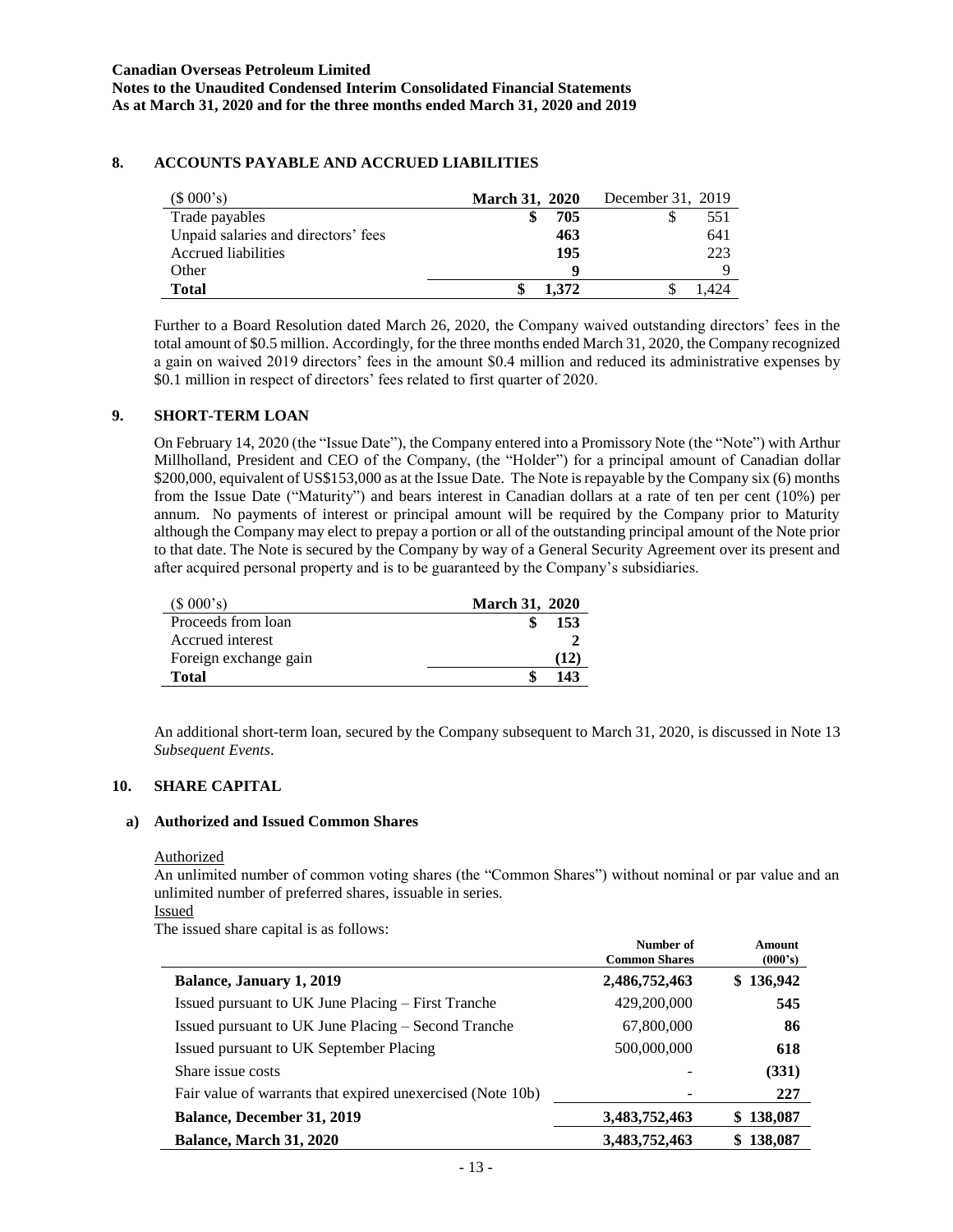### **10. SHARE CAPITAL (continued)**

#### **b) Warrants**

A summary of the Company's share purchase warrants outstanding at March 31, 2020 is as follows:

| (\$000's)                              | Number of<br>Warrants | Weighted<br>Average<br><b>Exercise Price*</b> | Fair<br>Value of<br>Warrants | <b>Expiry Date</b>  |
|----------------------------------------|-----------------------|-----------------------------------------------|------------------------------|---------------------|
| Balance, January 1, 2019               | 107,731,380           | \$0.006                                       | \$<br><b>330</b>             | (June 12, 2019 to   |
|                                        |                       |                                               |                              | August 30, 2020)    |
| Issued June 2019 UK Placing            | 4,970,000             | 0.0019                                        | 2                            | June 4, 2021        |
| Broker's Warrants                      |                       |                                               |                              |                     |
| Expired June 2017 Broker's Warrants    | (39,000,000)          | 0.0064                                        | (179)                        | June 12, 2019       |
| Issued September 2019 UK Placing       | 5,000,000             | 0.0018                                        | 2                            | September 3, 2021   |
| Broker's Warrants                      |                       |                                               |                              |                     |
| Expired October 2017 Broker's Warrants | (15,000,000)          | 0.0133                                        | (48)                         | October 16, 2019    |
| Balance, December 31, 2019             | 63,701,380            | \$0.0040                                      | 107<br>\$                    | (August 30, 2020 to |
|                                        |                       |                                               |                              | September 3, 2021)  |
| Balance, March 31, 2020                | 63,701,380            | \$0.0040                                      | \$<br>107                    | (August 30, 2020 to |
|                                        |                       |                                               |                              | September 3, 2021)  |

\*The weighted average exercise price has been converted in USD based on the foreign exchange rate in effect at the date of issuance

#### **c) Incentive Stock Options**

The Company has a stock option plan where the number of Common Shares reserved under the plan shall not exceed 10% of the issued and outstanding Common Shares and the number reserved for any one individual may not exceed 5% of the issued and outstanding shares. Exercise prices for stock options granted are determined by the closing market price on the day before the date of grant.

There were no changes to the Company's stock option plan and no stock options were granted, exercised, expired and/or forfeited during the three months ended March 31, 2020. As at March 31, 2020, a total of 107,405,000 stock options to purchase Common Shares were outstanding, having a weighted average exercise price of \$0.04 per share and a remaining weighted average contractual life of 2.02 years.

| (\$000's)                                        | Number of<br><b>Options</b> | Weighted Avg.<br><b>Exercise Price*</b> | Contributed<br><b>Capital Reserve</b> |
|--------------------------------------------------|-----------------------------|-----------------------------------------|---------------------------------------|
| Balance, January 1, 2019                         | 107,515,000                 | \$0.04                                  | \$50,394                              |
| Forfeited                                        | (110,000)                   | 0.04                                    |                                       |
| <b>Balance and exercisable December 31, 2019</b> | 107,405,000                 | \$0.04                                  | 50,394<br>\$                          |
| <b>Balance and exercisable March 31, 2020</b>    | 107,405,000                 | \$0.04                                  | 50,394<br>S.                          |
|                                                  |                             |                                         |                                       |

\*The weighted average exercise price has been converted in USD based on the foreign exchange rate in effect at the date of issuance.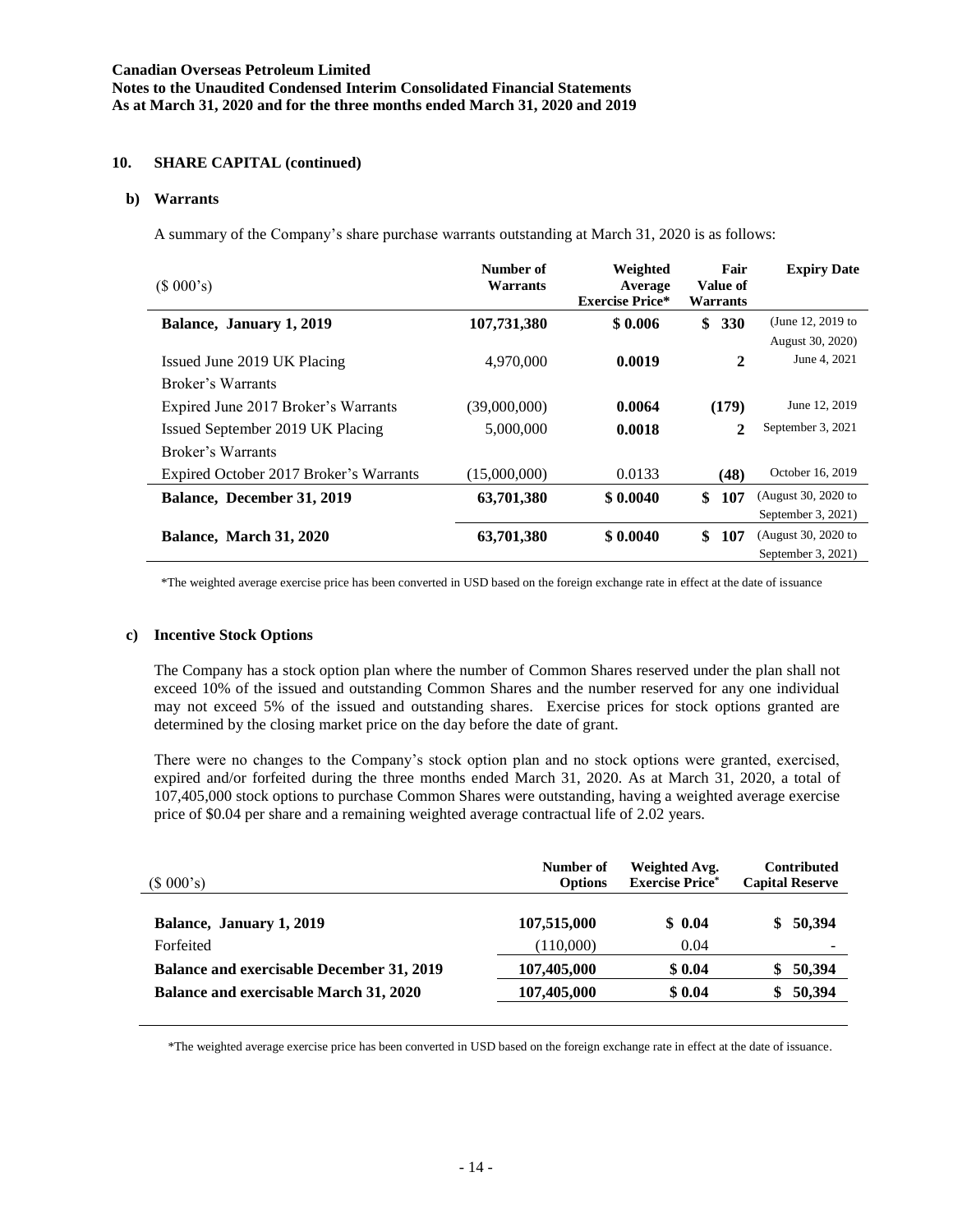### **Canadian Overseas Petroleum Limited Notes to the Unaudited Condensed Interim Consolidated Financial Statements As at March 31, 2020 and for the three months ended March 31, 2020 and 2019**

## **11. FINANCIAL INSTRUMENTS**

The Company measures financial assets and financial liabilities at fair value on initial recognition, which is typically the transaction price unless a financial instrument contains a significant financing component. Measurement in subsequent periods depends on the financial instrument's classification, as described below.

- Fair value through profit or loss: Financial instruments designated at fair value through profit or loss are initially recognized and subsequently measured at fair value with changes in those fair values immediately charged to the statements of comprehensive income. The Company does not have any financial instruments under this classification.
- Amortized cost: Financial instruments designated as amortized cost are initially recognized at fair value, net of directly attributable transaction costs, and are subsequently measured at amortized cost using the effective interest method. Financial instruments under this classification include cash, accounts receivable, accounts payable and accrued liabilities.
- Fair value through other comprehensive income: Financial instruments designated as fair value through other comprehensive income are initially recognized at fair value, net of directly attributable transaction costs, and are subsequently measured at fair value with changes in fair value recognized in other comprehensive income, net of tax. The Company does not have any financial instruments under this classification.

### *Impairment of financial assets*

The Company recognizes loss allowances for expected credit losses on its financial assets measured at amortized cost. Expected credit losses exist if one or more loss events occur after initial recognition of the financial asset which has an impact on the estimated future cash flows of the financial asset and that impact can be reliably measured. The Company uses a combination of historical and forward-looking information to determine the appropriate expected credit loss. The carrying amount of the asset is reduced through the use of an allowance account, and the loss is recognized in general and administrative expenses.

#### **(a) Foreign exchange risk**

To mitigate a portion of its exposure and to the extent it is feasible, the Company keeps its funds in currencies applicable to its known short-term obligations.

Cash and cash equivalents includes amounts denominated in the following foreign currencies:

| (\$000's)                   | <b>March 31, 2020</b> | December 31, 2019 |
|-----------------------------|-----------------------|-------------------|
| <b>Great British Pounds</b> |                       |                   |
| Canadian Dollars            | 62                    |                   |

## **(b) Credit risk**

The Company's accounts receivable and long-term receivable include mainly amounts due from its partner in ShoreCan as well as accounts receivable in respect of recoverable GST and VAT. The Company believes there is no unusual exposure associated with these receivables. No amounts are considered to be past due and no allowance for doubtful accounts has been recorded in the accounts. As at March 31, 2020, the Company holds \$0.05 million of cash and cash equivalents with Canadian and Bermuda chartered banks (December 31, 2019 - \$0.08 million).

#### **(c) Interest rate risk**

The Company's policy is to keep its cash, whenever possible, in interest bearing accounts with its banking institutions. The Company periodically monitors the interest rates offered and is satisfied with the credit ratings of its banks.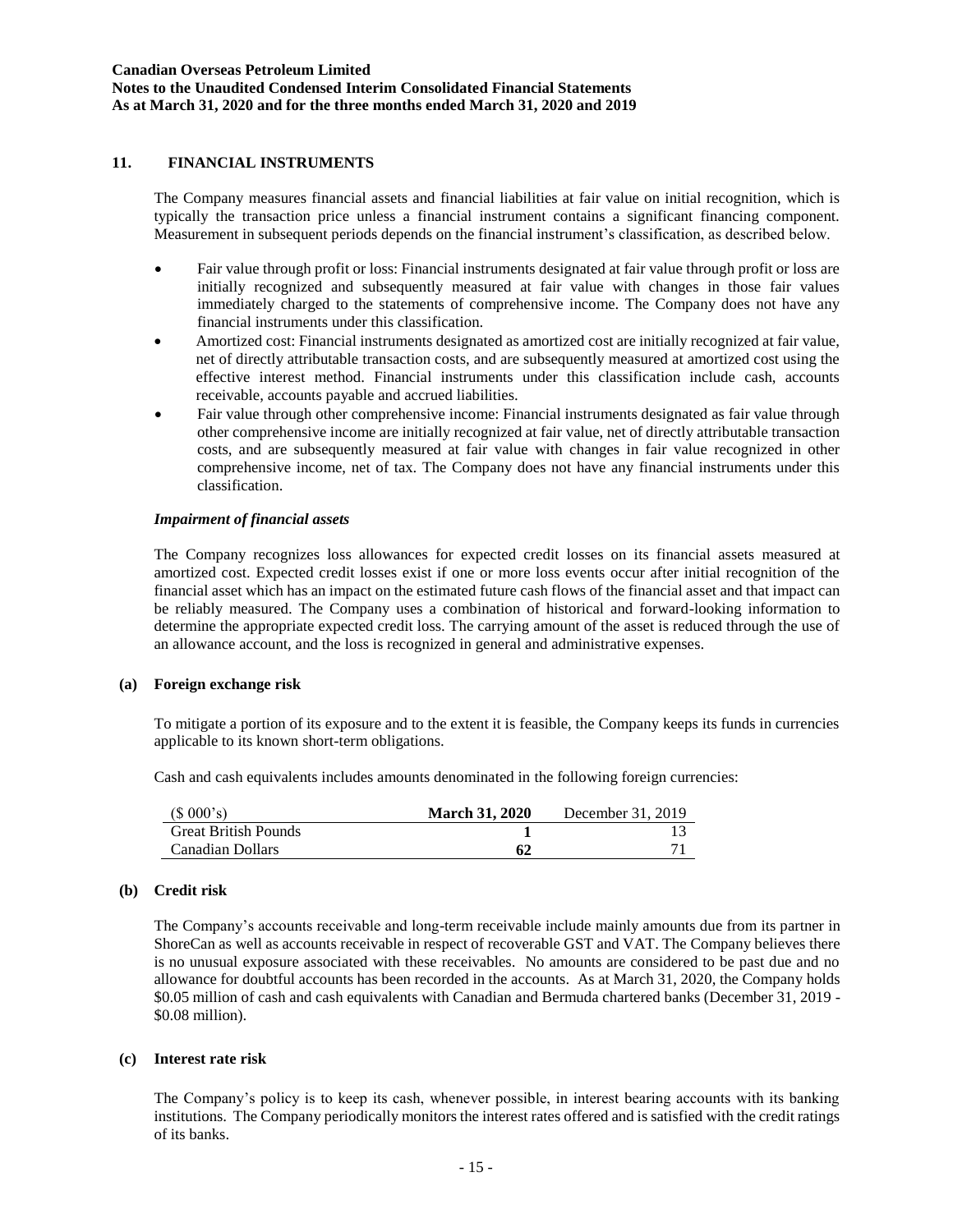## **12. NET CHANGE IN NON-CASH WORKING CAPITAL**

| (\$000's)                                                                                                        | <b>March 31, 2020</b> | March 31, 2019 |
|------------------------------------------------------------------------------------------------------------------|-----------------------|----------------|
| Decrease in accounts receivable                                                                                  | \$<br>12              | S              |
| Decrease / (increase) in prepaid expenses                                                                        | 31                    | (59)           |
| (Increase) in long-term accounts receivable<br>Increase in operating accounts<br>payable and accrued liabilities | 379                   | (1)<br>249     |
| Net change in operating non-cash working capital                                                                 | 422<br>S              | 206            |
| Reduction in lease liability                                                                                     | (4)                   |                |
| Net change in financing non-cash working capital                                                                 | 4)                    |                |

## **13. SUBSEQUENT EVENTS**

### *Loan Agreement*

On June 15, 2020, the Company has entered into a loan agreement with YA II PN, Ltd ("YA") and Riverfort Global Opportunities PCC ("RGO" and, together with YA, the "Lenders") for an unsecured facility of £600,000 (the "Loan Agreement"). Pursuant to the terms of the Loan Agreement the Company can draw down £100,000 per month for a period of six months following the date of the Loan Agreement. Each tranche drawdown is repayable in cash six months from the respective drawdown date. The term of the loan is one year. In addition, the each of the Lenders has committed to participate in a future equity placing for £100,000 each provided that any such equity funding is completed on or before August 28, 2020 ("Future Equity Funding"). The Equity Sharing Agreement announced by the Company on April 30 with YA and RGO has been terminated by the parties by mutual consent pursuant to the terms of the Loan Agreement.

#### *Summary of Loan Terms:*

- The first drawdown of £100,000 is available to COPL on signing the Loan Agreement. Subsequent monthly drawdowns are available subject to the fulfilment of certain conditions, including completion of £500,000 in Future Equity Funding.
- Loan Agreement costs include £36,000 payable in common shares of the Company to be issued to the Lenders at the price of the Future Equity Funding and a 10% Fixed Coupon is payable on the Loan Agreement amount due at repayment of the first drawdown. COPL has the option to pay the coupon in common shares at the Future Equity Funding price at a fixed rate of 12.5% if paid in common shares.
- The Lenders will be issued common shares purchase warrants, each warrant exercisable into one common share at a strike price to be set at 30% premium to the Future Equity Funding price. Warrants exercised may be set-off against amounts outstanding to the Lenders under the Loan Agreement.
- COPL must complete £500,000 in Future Equity Funding (£200,000 of which will be placed to the Lenders) no later than 28 August 2020 as condition of the Loan; it is otherwise fully repayable on that date.
- In the event of default, common shares of COPL may be issued to satisfy default amounts, and such conversion will be priced at 80% of COPL's trailing 10-day VWAP, five days following the missed payment/default date.